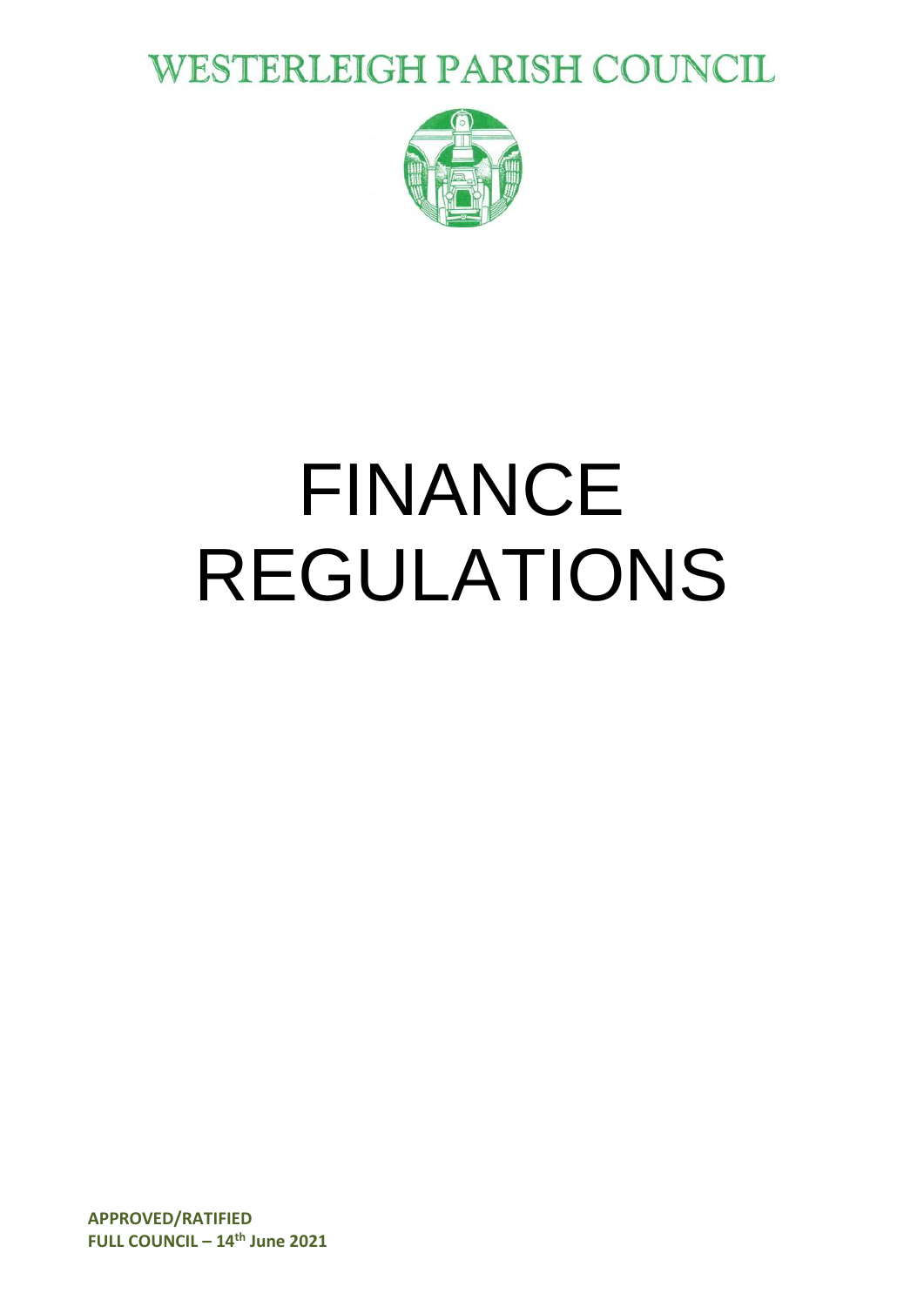# **FINANCIAL REGULATIONS**

#### **INDEX**

| 1 <sub>1</sub> |                                                                     |  |
|----------------|---------------------------------------------------------------------|--|
| 2.             |                                                                     |  |
| 3.             |                                                                     |  |
| 4.             |                                                                     |  |
| 5.             |                                                                     |  |
| 6.             |                                                                     |  |
| 7 <sub>1</sub> |                                                                     |  |
| 8.             |                                                                     |  |
| 9.             |                                                                     |  |
| 10.            |                                                                     |  |
| 11.            |                                                                     |  |
| 12.            | PAYMENTS UNDER CONTRACTS FOR BUILDING OR OTHER CONSTRUCTION WORKS16 |  |
| 13.            |                                                                     |  |
| 14.            |                                                                     |  |
| 15.            |                                                                     |  |
| 16.            |                                                                     |  |
| 17.            |                                                                     |  |
| 18.            |                                                                     |  |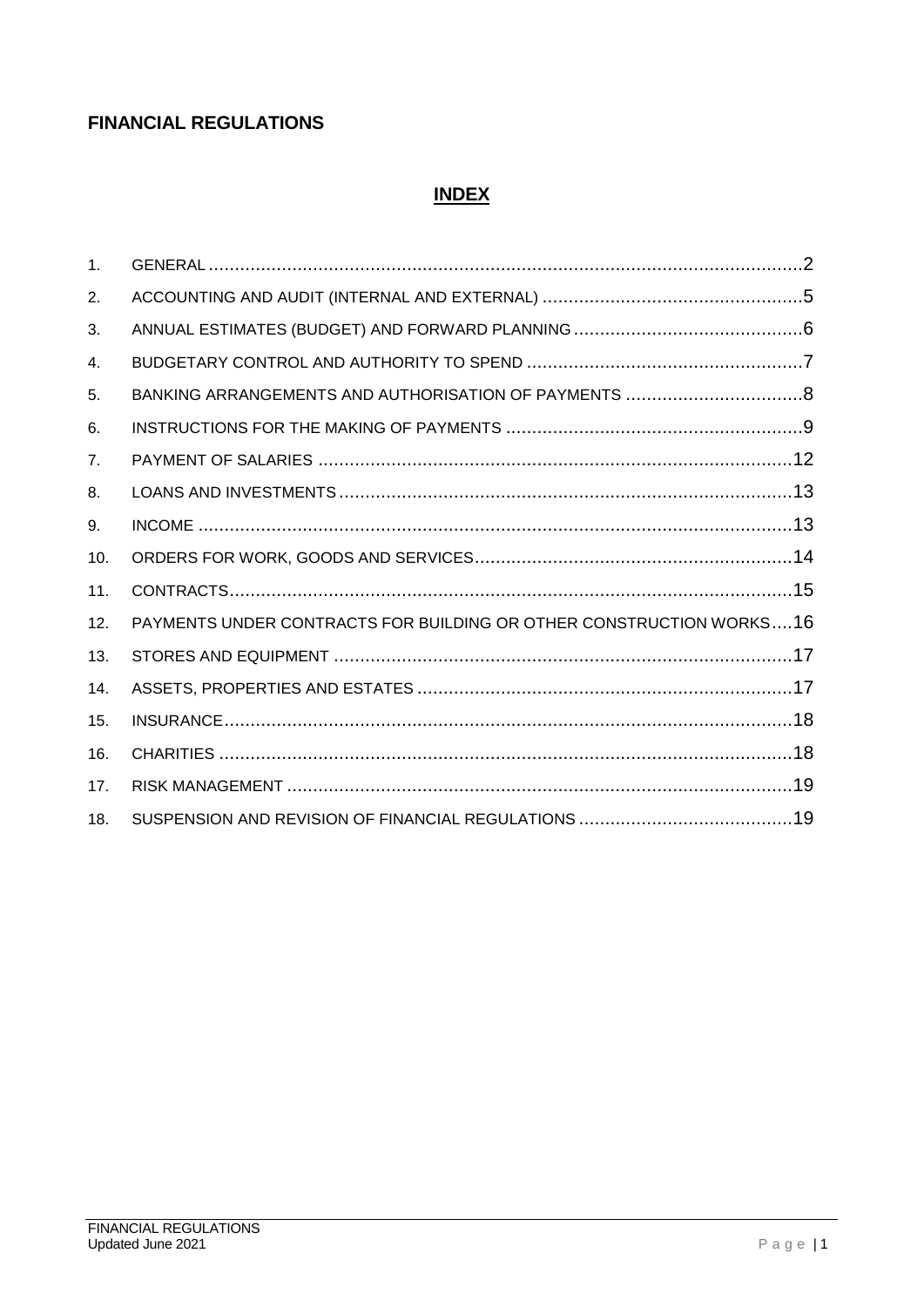These Financial Regulations were reviewed and updated on the return to real-life meetings on June 14<sup>th</sup> 2021, after a period of virtual meetings from March 2020 – May 2021. The COVID Delegated powers in force during that period are attached as an Appendix.

#### <span id="page-2-0"></span>**1. GENERAL**

- 1.1. These financial regulations govern the conduct of financial management by the council and may only be amended or varied by resolution of the council. Financial regulations are one of the council's three governing policy documents providing procedural guidance for members and officers. Financial regulations must be observed in conjunction with the council's standing orders<sup>1</sup> and any individual financial regulations relating to contracts.
- 1.2. The council is responsible in law for ensuring that its financial management is adequate and effective and that the council has a sound system of internal control which facilitates the effective exercise of the council's functions, including arrangements for the management of risk.
- 1.3. The council's accounting control systems must include measures:
	- for the timely production of accounts;
	- that provide for the safe and efficient safeguarding of public money;
	- to prevent and detect inaccuracy and fraud; and
	- identifying the duties of officers.
- 1.4. These financial regulations demonstrate how the council meets these responsibilities and requirements.
- 1.5. At least once a year, prior to approving the Annual Governance Statement, the council must review the effectiveness of its system of internal control which shall be in accordance with proper practices.
- 1.6. Deliberate or wilful breach of these Regulations by an employee may give rise to disciplinary proceedings.
- 1.7. Members of Council are expected to follow the instructions within these Regulations and not to entice employees to breach them. Failure to follow instructions within these Regulations brings the office of councillor into disrepute.

1

<sup>1</sup> Model standing orders for councils are available in Local Councils Explained © 2013 National Association of Local Councils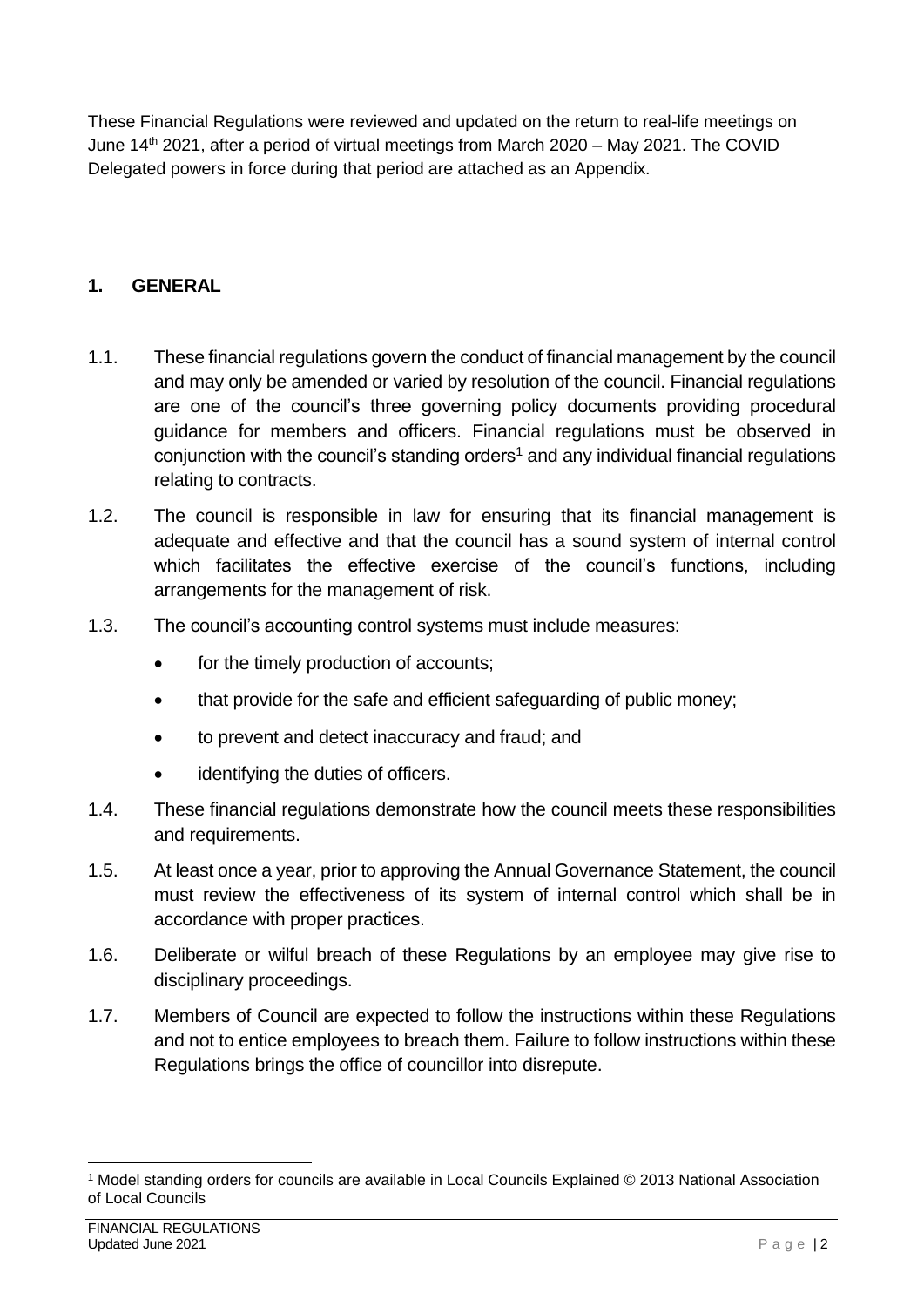- 1.8. The Responsible Financial Officer (RFO) holds a statutory office to be appointed by the council. [The Clerk has been appointed as RFO for this council and these regulations will apply accordingly.]
- 1.9. The RFO;
	- acts under the policy direction of the council;
	- administers the council's financial affairs in accordance with all Acts, Regulations and proper practices;
	- determines on behalf of the council its accounting records and accounting control systems;
	- ensures the accounting control systems are observed;
	- maintains the accounting records of the council up to date in accordance with proper practices;
	- assists the council to secure economy, efficiency and effectiveness in the use of its resources; and
	- produces financial management information as required by the council.
- 1.10. The accounting records determined by the RFO shall be sufficient to show and explain the council's transactions and to enable the RFO to ensure that any income and expenditure account and statement of balances, or record of receipts and payments and additional information, as the case may be, or management information prepared for the council from time to time comply with the Accounts and Audit Regulations.
- 1.11. The accounting records determined by the RFO shall in particular contain:
	- entries from day to day of all sums of money received and expended by the council and the matters to which the income and expenditure or receipts and payments account relate;
	- a record of the assets and liabilities of the council; and
	- wherever relevant, a record of the council's income and expenditure in relation to claims made, or to be made, for any contribution, grant or subsidy.
- 1.12. The accounting control systems determined by the RFO shall include:
	- procedures to ensure that the financial transactions of the council are recorded as soon as reasonably practicable and as accurately and reasonably as possible;
	- procedures to enable the prevention and detection of inaccuracies and fraud and the ability to reconstruct any lost records;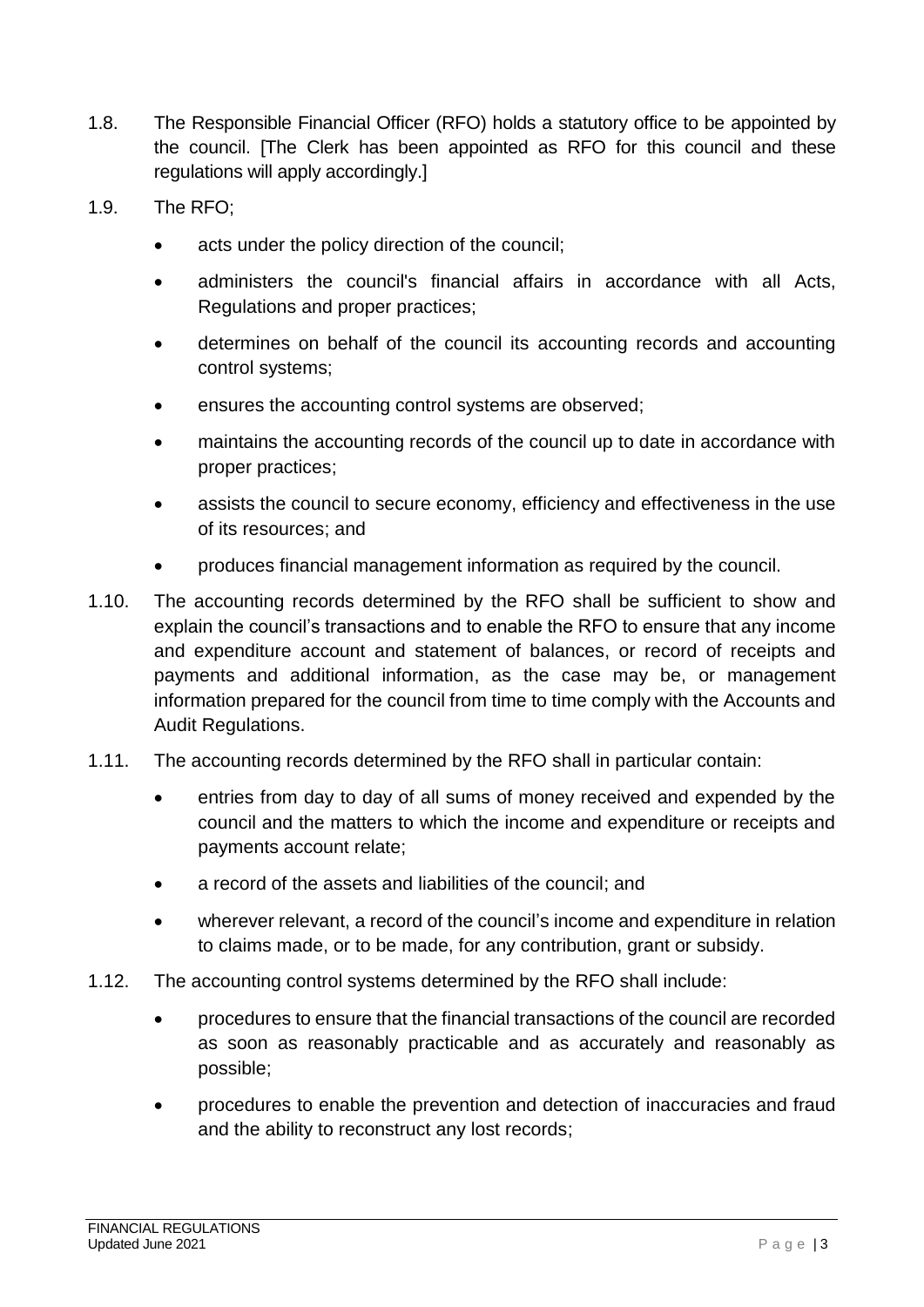- identification of the duties of officers dealing with financial transactions and division of responsibilities of those officers in relation to significant transactions;
- procedures to ensure that uncollectable amounts, including any bad debts are not submitted to the council for approval to be written off except with the approval of the RFO and that the approvals are shown in the accounting records; and
- measures to ensure that risk is properly managed.
- 1.13. The council is not empowered by these Regulations or otherwise to delegate certain specified decisions. In particular any decision regarding:
	- setting the final budget or the precept (council tax requirement):
	- approving accounting statements;
	- approving an annual governance statement;
	- borrowing;
	- writing off bad debts;
	- declaring eligibility for the General Power of Competence; and
	- addressing recommendations in any report from the internal or external auditors,

shall be a matter for the full council only.

- 1.14. In addition the council must:
	- determine and keep under regular review the bank mandate for all council bank accounts;
	- approve any grant or a single commitment in excess of £5,000; and
	- in respect of the annual salary for any employee have regard to recommendations about annual salaries of employees made by the relevant committee in accordance with its terms of reference.
- 1.15. In these financial regulations, references to the Accounts and Audit Regulations or 'the regulations' shall mean the regulations issued under the provisions of section 27 of the Audit Commission Act 1998, or any superseding legislation, and then in force unless otherwise specified.

<span id="page-4-0"></span>In these financial regulations the term 'proper practice' or 'proper practices' shall refer to guidance issued in *Governance and Accountability for Local Councils - a Practitioners' Guide (England)* issued by the Joint Practitioners Advisory Group (JPAG), available from the websites of NALC and the Society for Local Council Clerks (SLCC).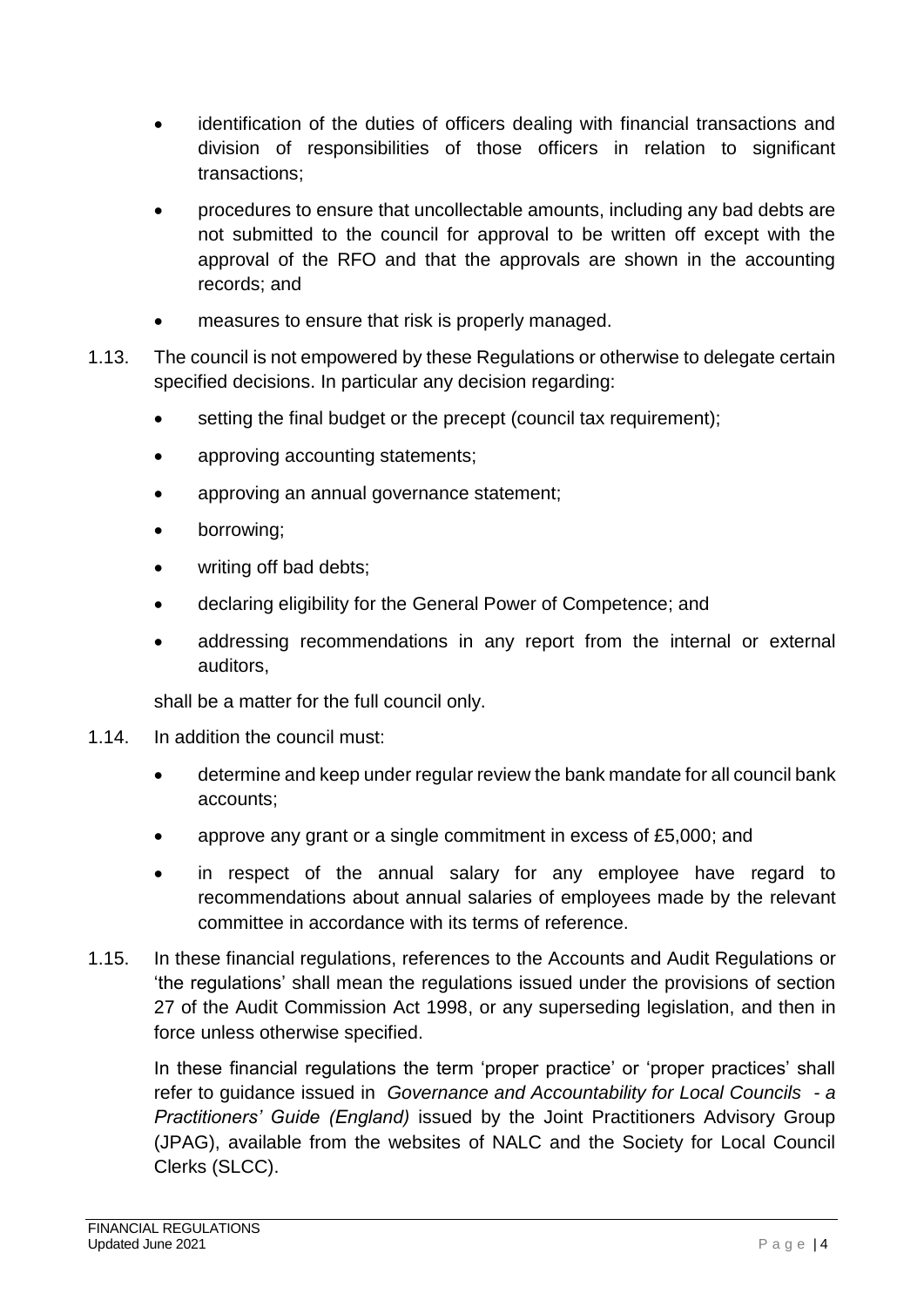#### **2. ACCOUNTING AND AUDIT (INTERNAL AND EXTERNAL)**

- 2.1. All accounting procedures and financial records of the council shall be determined by the RFO in accordance with the Accounts and Audit Regulations, appropriate guidance and proper practices.
- 2.2. On a regular basis, at least once in each quarter, and at each financial year end, a member other than the Chairman or a cheque signatory shall be appointed to verify bank reconciliations (for all accounts) produced by the RFO. The member shall sign the reconciliations and the original bank statements (or similar document) as evidence of verification. This activity shall on conclusion be reported, including any exceptions, to and noted by the Finance & General Purposes Committee or council.
- 2.3. The RFO shall complete the annual statement of accounts, annual report, and any related documents of the council contained in the Annual Return (as specified in proper practices) as soon as practicable after the end of the financial year and having certified the accounts shall submit them and report thereon to the council within the timescales set by the Accounts and Audit Regulations.
- 2.4. The council shall ensure that there is an adequate and effective system of internal audit of its accounting records, and of its system of internal control in accordance with proper practices. Any officer or member of the council shall make available such documents and records as appear to the council to be necessary for the purpose of the audit and shall, as directed by the council, supply the RFO, internal auditor, or external auditor with such information and explanation as the council considers necessary for that purpose.
- 2.5. The internal auditor shall be appointed by and shall carry out the work in relation to internal controls required by the council in accordance with proper practices.
- 2.6. The internal auditor shall:
	- be competent and independent of the financial operations of the council;
	- report to council in writing, or in person, on a regular basis with a minimum of one annual written report during each financial year;
	- to demonstrate competence, objectivity and independence, be free from any actual or perceived conflicts of interest, including those arising from family relationships; and
	- have no involvement in the financial decision making, management or control of the council.
- 2.7. Internal or external auditors may not under any circumstances:
	- perform any operational duties for the council;
	- initiate or approve accounting transactions; or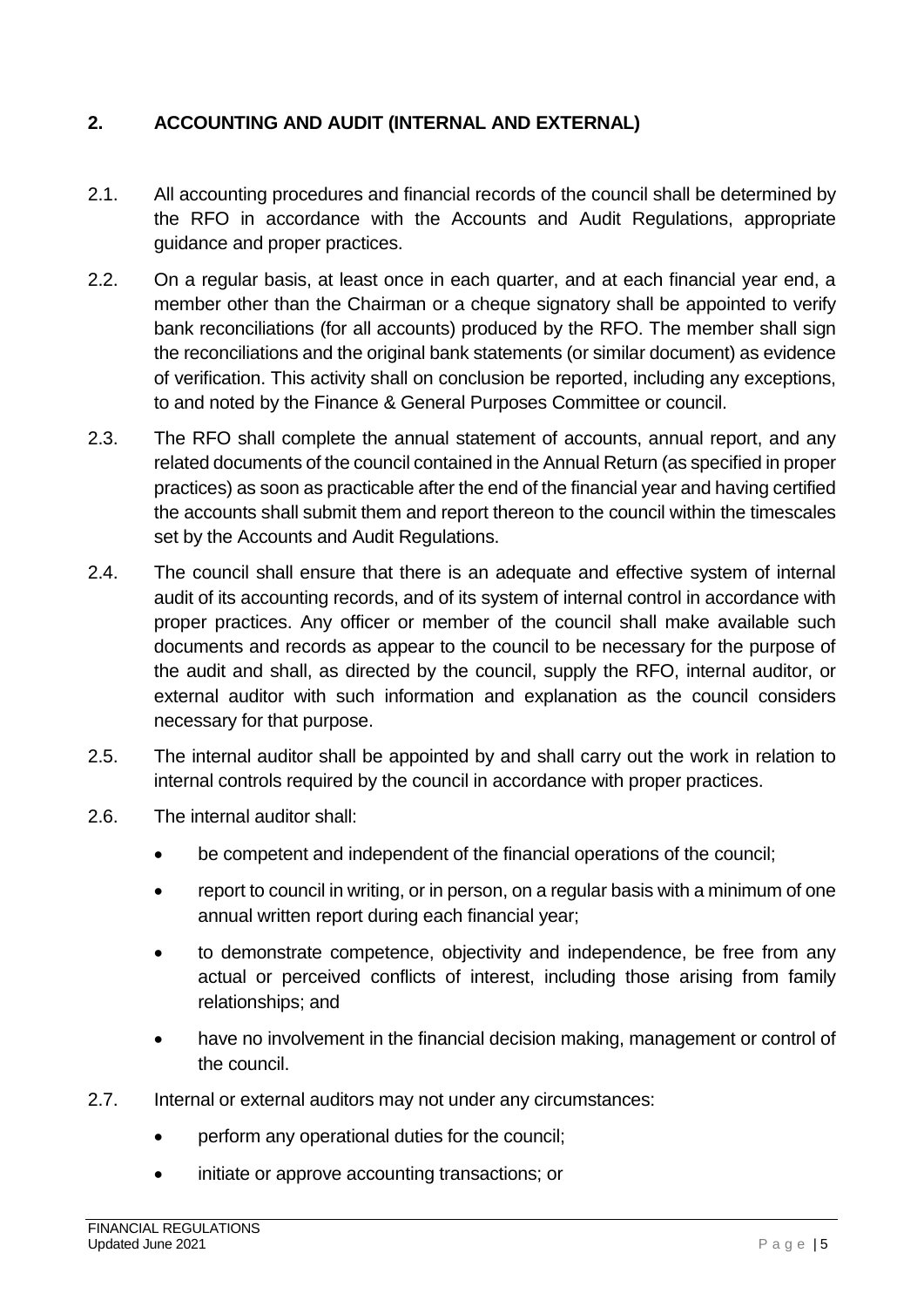- direct the activities of any council employee, except to the extent that such employees have been appropriately assigned to assist the internal auditor.
- 2.8. For the avoidance of doubt, in relation to internal audit the terms 'independent' and 'independence' shall have the same meaning as is described in proper practices.
- 2.9. The RFO shall make arrangements for the exercise of electors' rights in relation to the accounts including the opportunity to inspect the accounts, books, and vouchers and display or publish any notices and statements of account required by Audit Commission Act 1998, or any superseding legislation, and the Accounts and Audit Regulations.
- 2.10. The RFO shall, without undue delay, bring to the attention of all councillors any correspondence or report from internal or external auditors.

#### <span id="page-6-0"></span>**3. ANNUAL ESTIMATES (BUDGET) AND FORWARD PLANNING**

- 3.1. Finance & General Purposes Committee shall review its forecast of revenue and capital receipts and payments. Having regard to the forecast, it shall thereafter formulate and submit proposals for the following financial year to the council not later than the end of December each year including any proposals for revising the forecast.
- 3.2. The RFO must each year, by no later than November, prepare detailed estimates of all receipts and payments including the use of reserves and all sources of funding for the following financial year in the form of a budget to be considered by the Finance & General Purposes Committee and the council.
- 3.3. The council shall consider annual budget proposals in relation to the council's forecast of revenue and capital receipts and payments including recommendations for the use of reserves and sources of funding and update the forecast accordingly.
- 3.4. The council shall fix the precept (council tax requirement), and relevant basic amount of council tax to be levied for the ensuing financial year not later than by the end of January each year. The RFO shall issue the precept to the billing authority and shall supply each member with a copy of the approved annual budget.
- <span id="page-6-1"></span>3.5. The approved annual budget shall form the basis of financial control for the ensuing year.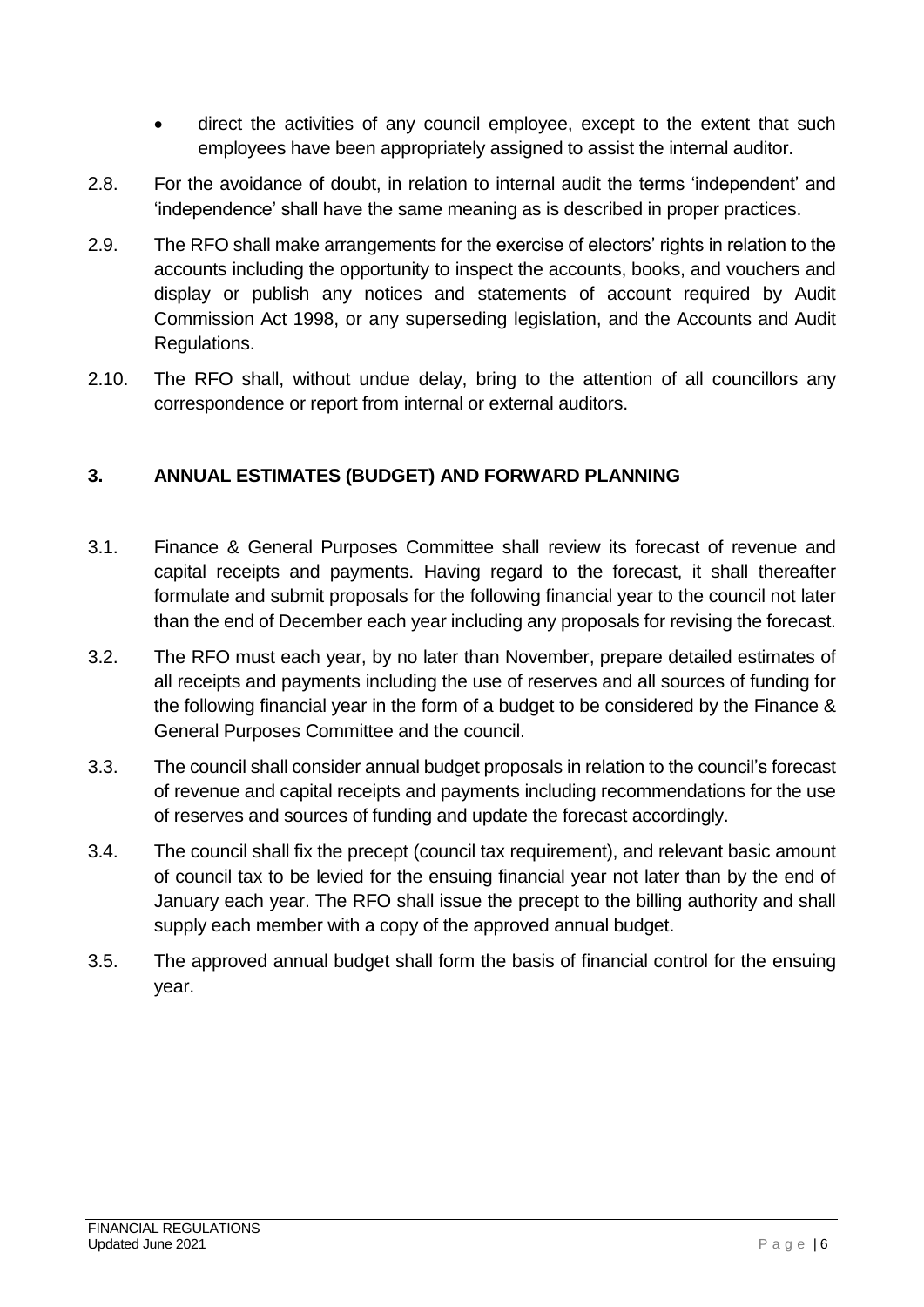#### **4. BUDGETARY CONTROL AND AUTHORITY TO SPEND**

- 4.1. Expenditure on revenue items may be authorised up to the amounts included for that class of expenditure in the approved budget. This authority is to be determined by:
	- the council for all items over £5,000;
	- a duly delegated committee of the council for items over £500; or
	- the Clerk, in conjunction with Chairman of Council or Chairman of the appropriate committee, for any items below £500.

Such authority is to be evidenced by a minute or by an authorisation slip duly signed by the Clerk, and where necessary also by the appropriate Chairman.

Contracts may not be disaggregated to avoid controls imposed by these regulations.

- 4.2. No expenditure may be authorised that will exceed the amount provided in the revenue budget for that class of expenditure other than by resolution of the council, or duly delegated committee. During the budget year and with the approval of council having considered fully the implications for public services, unspent and available amounts may be moved to other budget headings or to an earmarked reserve as appropriate ('virements').
- 4.3. Unspent provisions in the revenue or capital budgets for completed projects shall not be carried forward to a subsequent year.
- 4.4. The salary budgets are to be reviewed at least annually for the following financial year and such review shall be evidenced by a hard copy schedule signed by the Clerk and the Chairman of Council or relevant committee. The RFO will inform committees of any changes impacting on their budget requirement for the coming year in good time.
- 4.5. In cases of extreme risk to the delivery of council services, the clerk may authorise revenue expenditure on behalf of the council which in the clerk's judgement it is necessary to carry out. Such expenditure includes repair, replacement or other work, whether or not there is any budgetary provision for the expenditure, subject to a limit of £500. The Clerk shall report such action to the chairman as soon as possible and to the council as soon as practicable thereafter.
- 4.6. No expenditure shall be authorised in relation to any capital project and no contract entered into or tender accepted involving capital expenditure unless the council is satisfied that the necessary funds are available and the requisite borrowing approval has been obtained.
- 4.7. All capital works shall be administered in accordance with the council's standing orders and financial regulations relating to contracts.
- 4.8. The RFO shall regularly provide the council with a statement of receipts and payments to date under each head of the budgets, comparing actual expenditure to the appropriate date against that planned as shown in the budget. These statements are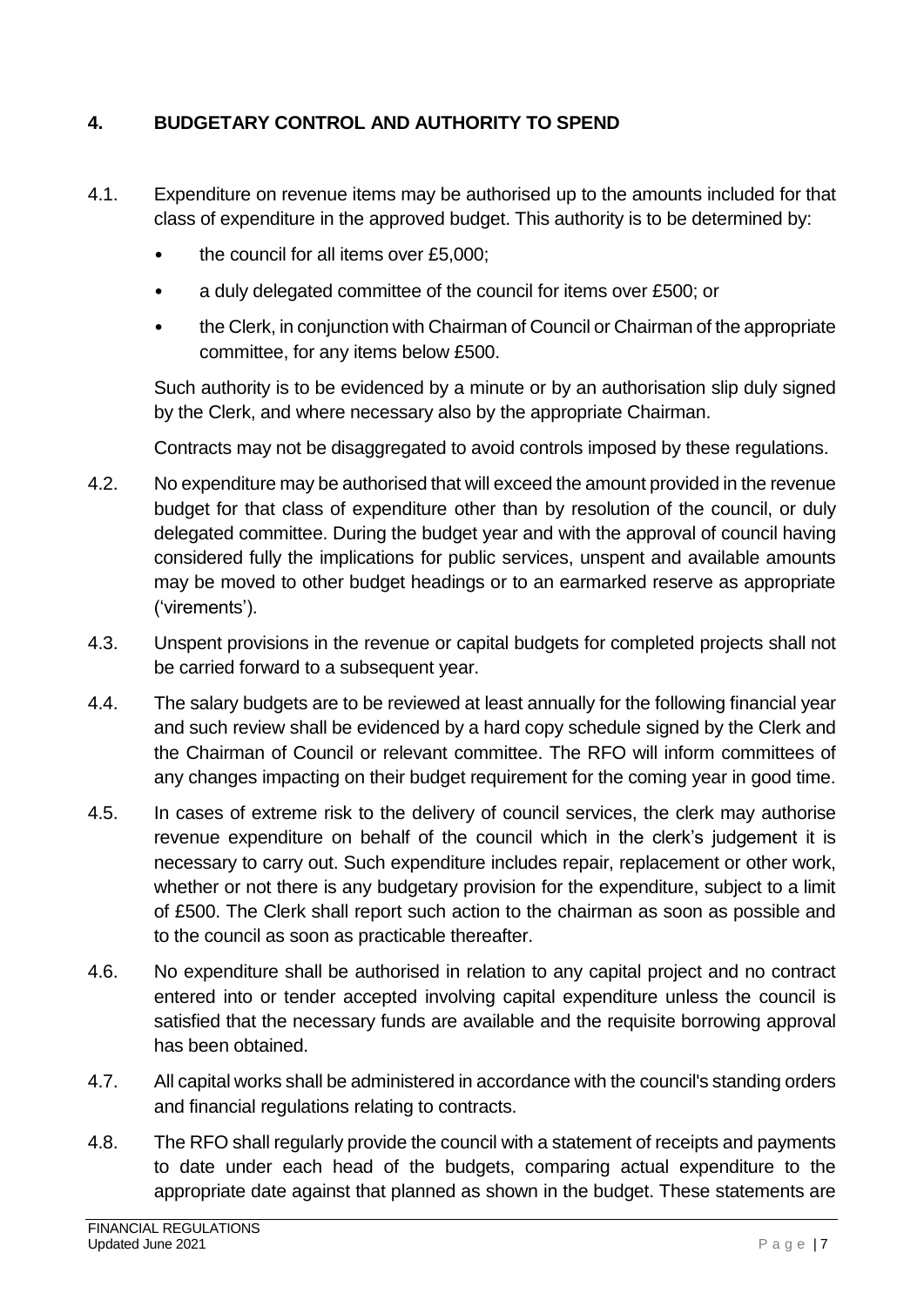to be prepared at least at the end of each financial quarter and shall show explanations of material variances. For this purpose "material" shall be in excess of 15% of the budget.

4.9. Changes in earmarked reserves shall be approved by council as part of the budgetary control process.

## <span id="page-8-0"></span>**5. BANKING ARRANGEMENTS AND AUTHORISATION OF PAYMENTS**

- 5.1. The council's banking arrangements, including the bank mandate, shall be made by the RFO and approved by the council; banking arrangements may not be delegated to a committee. They shall be regularly reviewed for safety and efficiency. The Council may seek credit references in respect of members or employees who act as signatories.
- 5.2. The Full Council may, at a Full Parish Council meeting RESOLVE to delegate the ongoing power to the Clerk/RFO to make payments for planned expenditure set in the annual budget, or expenditure already authorised by the Council or Committee under their relevant powers.

Bank confirmations of payments will then be checked against the invoice and signed by two Members to confirm accuracy of amount and payee.

Unexpected requirements for expenditure need approval at a meeting, or by email from Members if urgent, between meetings, (unless under the Clerk limit) before payment. Such invoices should be signed by two Members. Two Member signatures are needed on bank confirmation of payment as above.

The power of delegation would not apply to a Locum or new Clerk until a new resolution has been passed.

A detailed list of all payments shall be disclosed within or as an attachment to the minutes of the meeting at which payment was authorised/checked. Personal payments (including salaries, wages, expenses and any payment made in relation to the termination of a contract of employment) may be summarised to remove public access to any personal information.

- 5.3. All invoices for payment shall be examined, verified and certified by the RFO to confirm that the work, goods or services to which each invoice relates has been received, carried out, examined and represents expenditure previously approved by the council.
- 5.4. The RFO shall examine invoices for arithmetical accuracy and analyse them to the appropriate expenditure heading. The RFO shall take all steps to pay all invoices submitted, and which are in order, at the next available council or Committee meeting.
- 5.5. The Clerk and RFO may have delegated authority as in 5.2 above, to authorise the payment of items as outlined in 5.2 and additionally only in the following circumstances: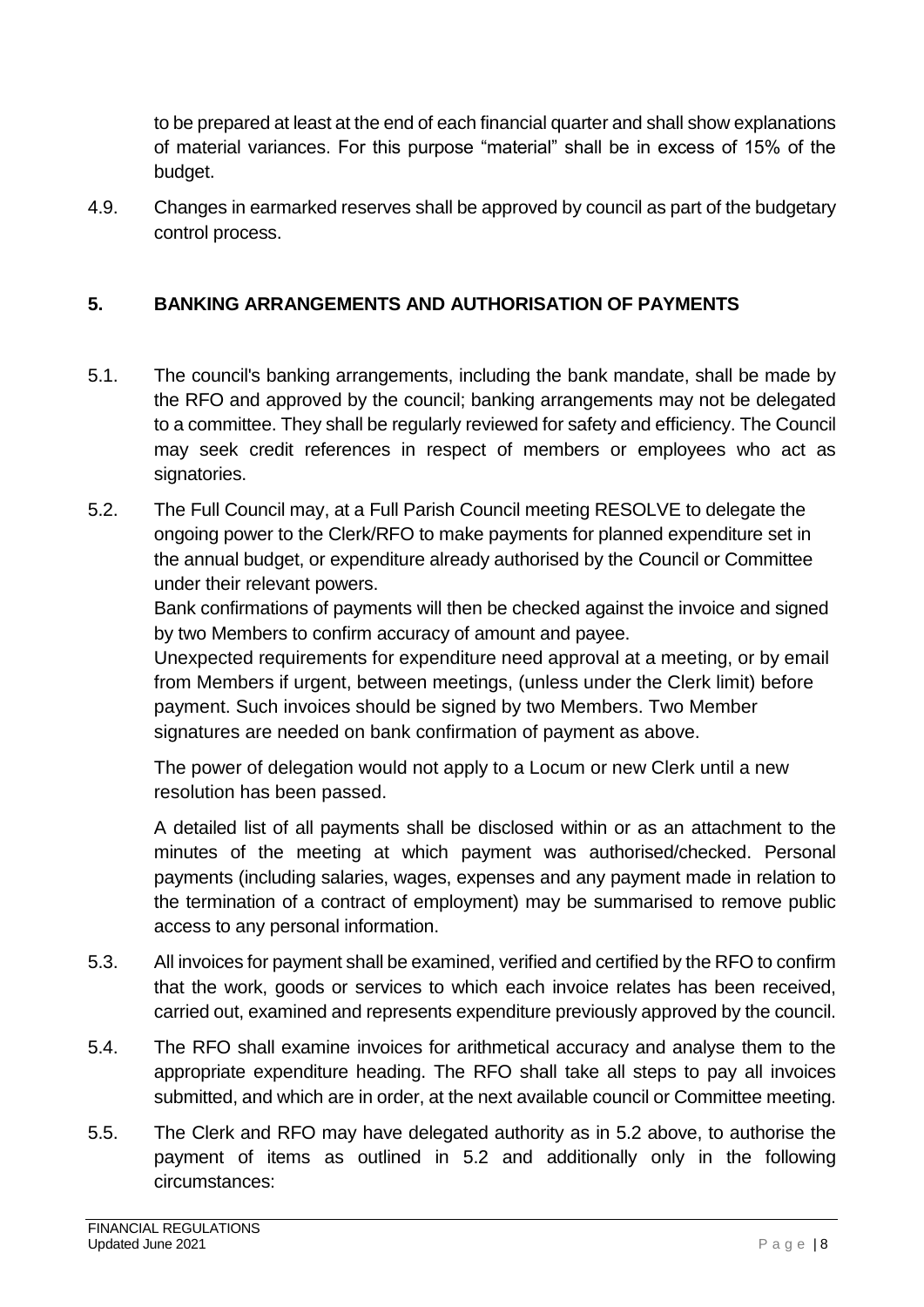- a) If a payment is necessary to avoid a charge to interest under the Late Payment of Commercial Debts (Interest) Act 1998, and the due date for payment is before the next scheduled Meeting of council, where the Clerk and RFO certify that there is no dispute or other reason to delay payment, provided that a list of such payments shall be submitted to the next appropriate meeting of council or committee;
- b) An expenditure item authorised under 5.6 below (continuing contracts and obligations) provided that a list of such payments shall be submitted to the next appropriate meeting of council or committee; or
- c) fund transfers within the councils banking arrangements up to the sum of £10,000, provided that a list of such payments shall be submitted to the next appropriate meeting of council [or finance committee].
- 5.6. For each financial year the Clerk and RFO shall draw up a list of due payments which arise on a regular basis as the result of a continuing contract, statutory duty, or obligation (such as but not exclusively) Salaries, PAYE and NI, Superannuation Fund and regular maintenance contracts and the like for which council,or a duly authorised committee, may authorise payment for the year provided that the requirements of regulation 4.1 (Budgetary Controls) are adhered to, provided also that a list of such payments shall be submitted to the next appropriate meeting of council or Committee.
- 5.7. A record of regular payments made under 5.6 above shall be drawn up and be signed by two members on each and every occasion when payment is authorised - thus controlling the risk of duplicated payments being authorised and / or made.
- 5.8. In respect of grants a duly authorised committee shall approve expenditure within any limits set by council and in accordance with any policy statement approved by council. Any Revenue or Capital Grant in excess of £5,000 shall before payment, be subject to ratification by resolution of the council.
- 5.9. Members are subject to the Code of Conduct that has been adopted by the council and shall comply with the Code and Standing Orders when a decision to authorise or instruct payment is made in respect of a matter in which they have a disclosable pecuniary or other interest, unless a dispensation has been granted.
- 5.10. The council will aim to rotate the duties of members in these Regulations so that onerous duties are shared out as evenly as possible over time.
- 5.11. Any changes in the recorded details of suppliers, such as bank account records, shall be approved in writing by a Member.

#### <span id="page-9-0"></span>**6. INSTRUCTIONS FOR THE MAKING OF PAYMENTS**

6.1. The council will make safe and efficient arrangements for the making of its payments.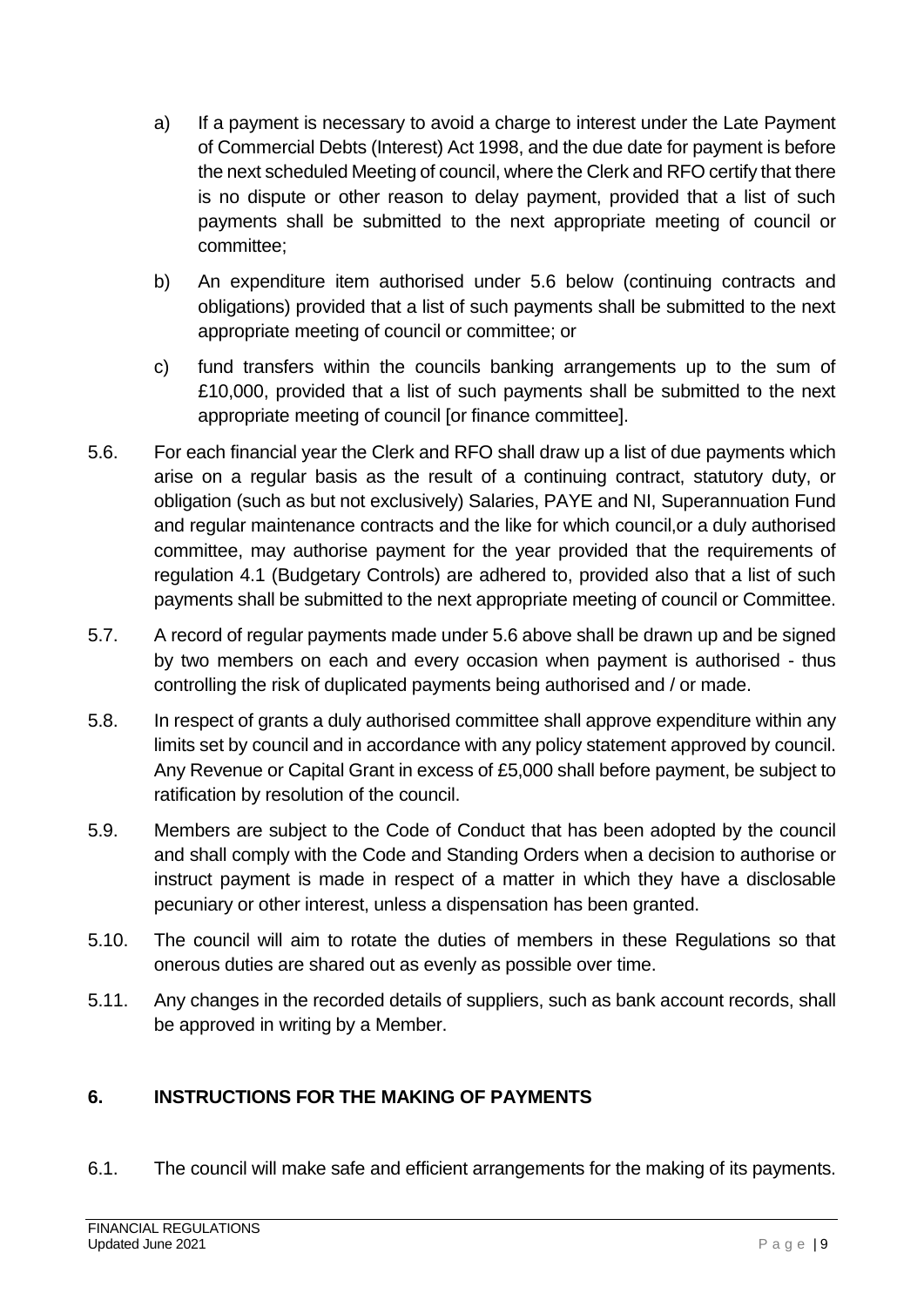- 6.2. Following authorisation under Financial Regulation 5 above, the council, a duly delegated committee or, if so delegated, the Clerk or RFO shall give instruction that a payment shall be made.
- 6.3. All payments shall be effected by online banking, cheque or other instructions to the council's bankers, or otherwise, in accordance with a resolution of council or duly delegated committee.
- 6.4. Cheques drawn on the bank account in accordance with the schedule as presented to council or committee shall be signed by two members of council, and countersigned by the Clerk, in accordance with a resolution instructing that payment. A member who is a bank signatory, having a connection by virtue of family or business relationships with the beneficiary of a payment, should not, under normal circumstances, be a signatory to the payment in question.
- 6.5. To indicate agreement of the details shown on the cheque or order for payment with the counterfoil and the invoice or similar documentation, the signatories shall each also initial the cheque or payment counterfoil.
- 6.6. Cheques or orders for payment shall not normally be presented for signature other than at a council or committee meeting (including immediately before or after such a meeting). Any signatures obtained away from such meetings shall be reported to the council or Finance & General Purposes Committee at the next convenient meeting.
- 6.7. If thought appropriate by the council, payment for utility supplies (energy, telephone and water) and any National Non-Domestic Rates may be made by variable direct debit provided that the instructions are signed by two members and any payments are reported to council as made. The approval of the use of a variable direct debit shall be renewed by resolution of the council at least every two years.
- 6.8. If thought appropriate by the council, payment for certain items (principally salaries) may be made by banker's standing order provided that the instructions are signed, or otherwise evidenced by two members are retained and any payments are reported to council as made. The approval of the use of a banker's standing order shall be renewed by resolution of the council at least every two years.
- 6.9. If RESOLVED by the council, payment for certain items may be made by BACS or CHAPS methods provided that the confirmations for each payment are signed, or otherwise evidenced, by two authorised bank signatories, are retained and any payments are reported to council as made. The approval of the use of BACS or CHAPS shall be renewed by resolution of the council at least every two years.

In order to check that BACS payments have been paid correctly, bank payment confirmations will be checked and signed by two members at the following Council meeting or Finance Committee meeting. In the case of unexpected expenditure, the signatories should be different to the two that authorised the payment of any unexpected invoice, prior to payment. (See 5.2)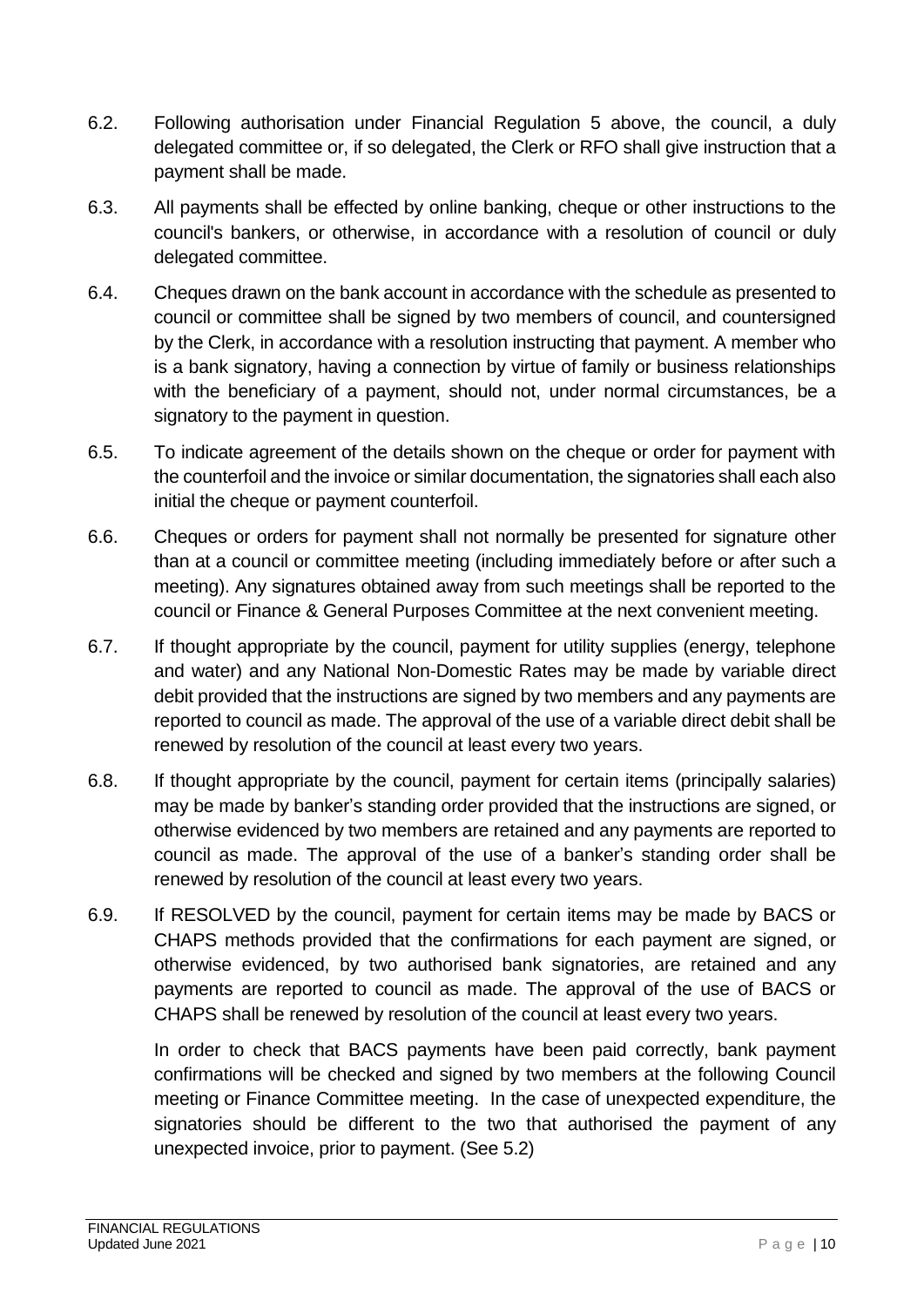- 6.10. Where a computer requires use of a personal identification number (PIN) or other password(s), for access to the council's records on that computer, a note shall be made of the PIN and Passwords and shall be handed to and retained by the Chairman of Council in a sealed dated envelope. This envelope may not be opened other than in the presence of two other councillors. After the envelope has been opened, in any circumstances, the PIN and / or passwords shall be changed as soon as practicable. The fact that the sealed envelope has been opened, in whatever circumstances, shall be reported to all members immediately and formally to the next available meeting of the council. This will not be required for a member's personal computer used only for remote authorisation of bank payments.
- 6.11. No employee or councillor shall disclose any PIN or password, relevant to the working of the council or its bank accounts, to any person not authorised in writing by the council or a duly delegated committee.
- 6.12. Regular back-up copies of the records on any computer shall be made and shall be stored securely away from the computer in question, and preferably off site.
- 6.13. The council, and any members using computers for the council's financial business, shall ensure that anti-virus, anti-spyware and firewall software with automatic updates, together with a high level of security, is used.
- 6.14. Where internet banking arrangements are made with any bank, the Clerk [RFO] shall be appointed as the Service Administrator. The bank mandate approved by the council shall identify a number of councillors who will be authorised to approve transactions on those accounts. The bank mandate will state clearly the amounts of payments that can be instructed by the use of the Service Administrator alone, or by the Service Administrator with a stated number of approvals.
- 6.15. Access to any internet banking accounts will be directly to the access page (which may be saved under "favourites"), and not through a search engine or e-mail link. Remembered or saved passwords facilities must not be used on any computer used for council banking work. Breach of this Regulation will be treated as a very serious matter under these regulations.
- 6.16. Changes to account details for suppliers, which are used for internet banking may only be changed on written hard copy notification by the supplier and supported by hard copy authority for change signed by the Clerk [the RFO] and two members. A programme of regular checks of standing data with suppliers will be followed.
- 6.17. Any Debit Card issued for use will be specifically restricted to the Clerk [and the RFO] and will also be restricted to a single transaction maximum value of £500 unless authorised by council or finance committee in writing before any order is placed.
- 6.18. A pre-paid debit card may be issued to employees with varying limits. These limits will be set by the council or Regulation & Finance Committee. Transactions and purchases made will be reported to the council or relevant committee and authority for toppingup shall be at the discretion of the council or relevant committee.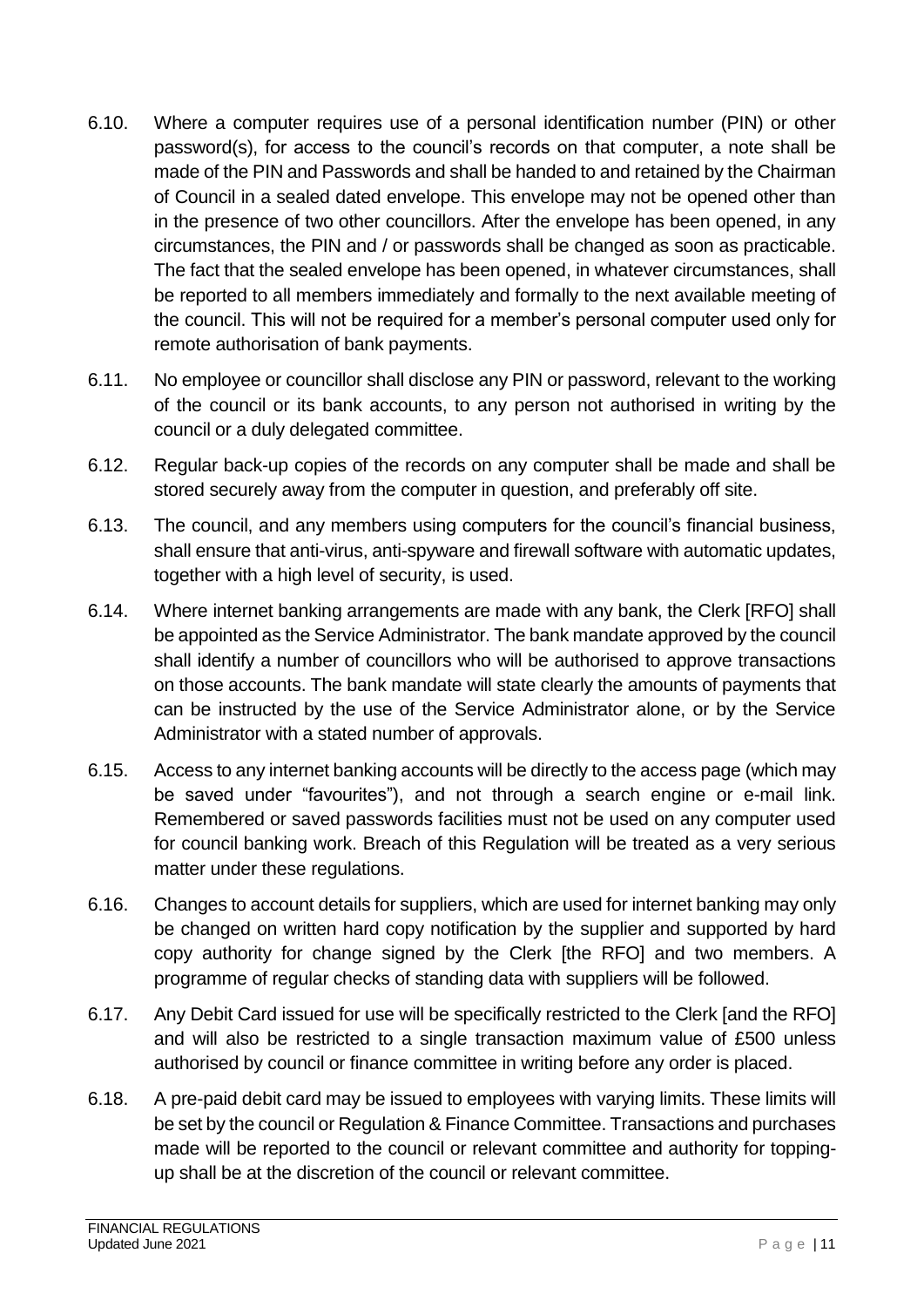- 6.19. Any corporate credit card or trade card account opened by the council will be specifically restricted to use by the Clerk [and RFO] and shall be subject to automatic payment in full at each month-end. Personal credit or debit cards of members or staff shall not be used under any circumstances.
- 6.20. The council will not maintain any form of cash float. All cash received must be banked intact. Any payments made in cash by the Clerk [or RFO] (for example for postage or minor stationery items) shall be refunded on a regular basis, at least quarterly.

## <span id="page-12-0"></span>**7. PAYMENT OF SALARIES**

- 7.1. As an employer, the council shall make arrangements to meet fully the statutory requirements placed on all employers by PAYE and National Insurance legislation. The payment of all salaries shall be made in accordance with payroll records and the rules of PAYE and National Insurance currently operating, and salary rates shall be as agreed by council, or duly delegated committee.
- 7.2. Payment of salaries and payment of deductions from salary such as may be required to be made for tax, national insurance and pension contributions, or similar statutory or discretionary deductions must be made in accordance with the payroll records and on the appropriate dates stipulated in employment contracts, provided that each payment is reported to the next available council meeting, as set out in these regulations above.
- 7.3. No changes shall be made to any employee's pay, emoluments, or terms and conditions of employment without the prior consent of the council, or Staff Committee
- 7.4. Each and every payment to employees of net salary and to the appropriate creditor of the statutory and discretionary deductions shall be recorded in a separate confidential record (confidential cash book). This confidential record is not open to inspection or review (under the Freedom of Information Act 2000 or otherwise) other than:
	- a) by any councillor who can demonstrate a need to know;
	- b) by the internal auditor;
	- c) by the external auditor; or
	- d) by any person authorised under Audit Commission Act 1998, or any superseding legislation.
- 7.5. The total of such payments in each calendar month shall be reported with all other payments as made as may be required under these Financial Regulations, to ensure that only payments due for the period have actually been paid.
- 7.6. An effective system of personal performance management should be maintained for the senior officers.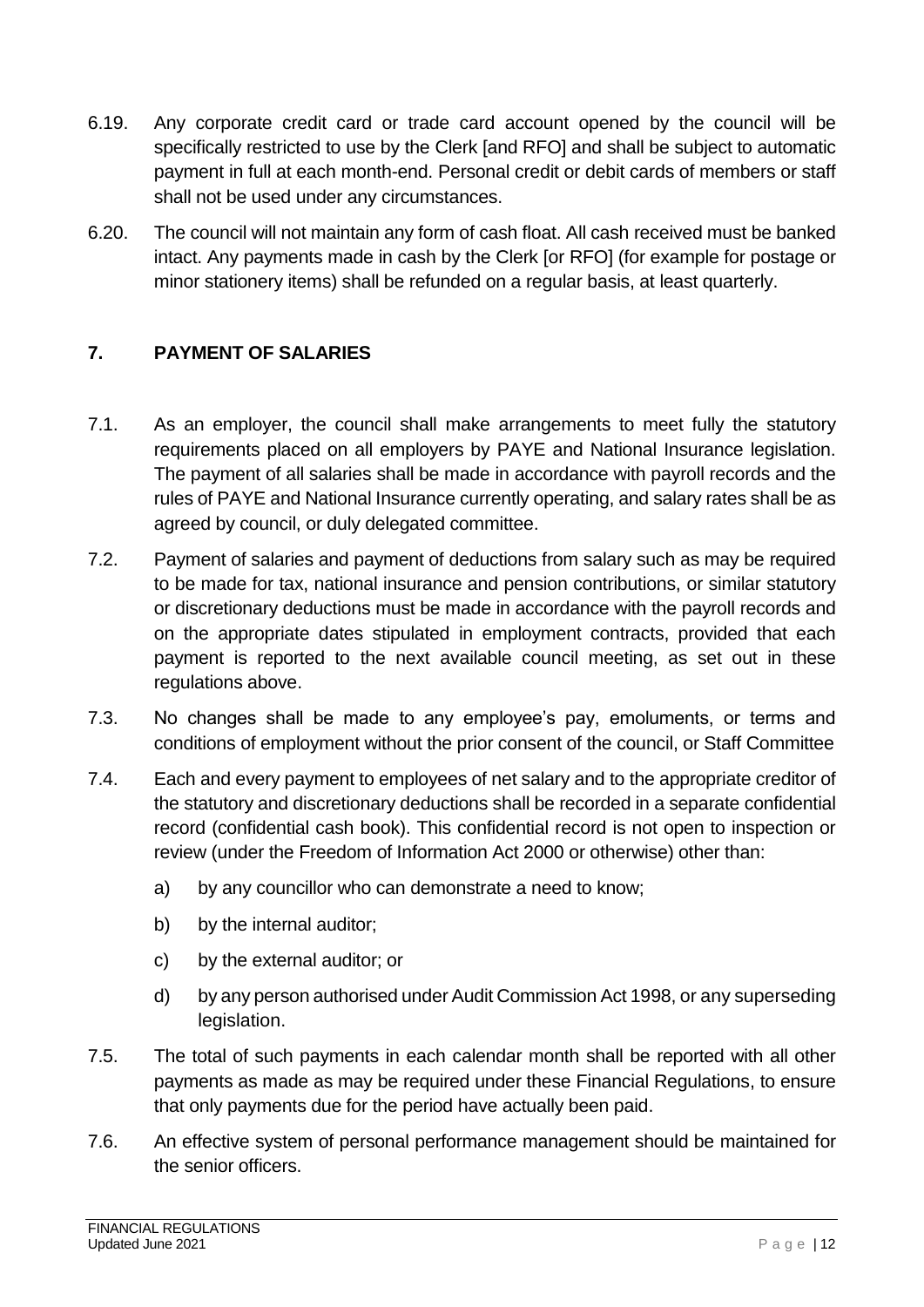- 7.7. Any termination payments shall be supported by a clear business case and reported to the council. Termination payments shall only be authorised by council.
- 7.8. Before employing interim staff the council must consider a full business case.

#### <span id="page-13-0"></span>**8. LOANS AND INVESTMENTS**

- 8.1. All borrowings shall be effected in the name of the council, after obtaining any necessary borrowing approval. Any application for borrowing approval shall be approved by Council as to terms and purpose. The application for borrowing approval, and subsequent arrangements for the loan shall only be approved by full council.
- 8.2. Any financial arrangement which does not require formal borrowing approval from the Secretary of State/Welsh Assembly Government (such as Hire Purchase or Leasing of tangible assets) shall be subject to approval by the full council. In each case a report in writing shall be provided to council in respect of value for money for the proposed transaction.
- 8.3. The council will arrange with the council's banks and investment providers for the sending of a copy of each statement of account to the Chairman of the council at the same time as one is issued to the Clerk or RFO.
- 8.4. All loans and investments shall be negotiated in the name of the council and shall be for a set period in accordance with council policy.
- 8.5. The council shall consider the need for an Investment Strategy and Policy which, if drawn up, shall be in accordance with relevant regulations, proper practices and guidance. Any Strategy and Policy shall be reviewed by the council at least annually.
- 8.6. All investments of money under the control of the council shall be in the name of the council.
- 8.7. All investment certificates and other documents relating thereto shall be retained in the custody of the RFO.
- 8.8. Payments in respect of short term or long term investments, including transfers between bank accounts held in the same bank, or branch, shall be made in accordance with Regulation 5 (Authorisation of payments) and Regulation 6 (Instructions for payments).

#### <span id="page-13-1"></span>**9. INCOME**

9.1. The collection of all sums due to the council shall be the responsibility of and under the supervision of the RFO.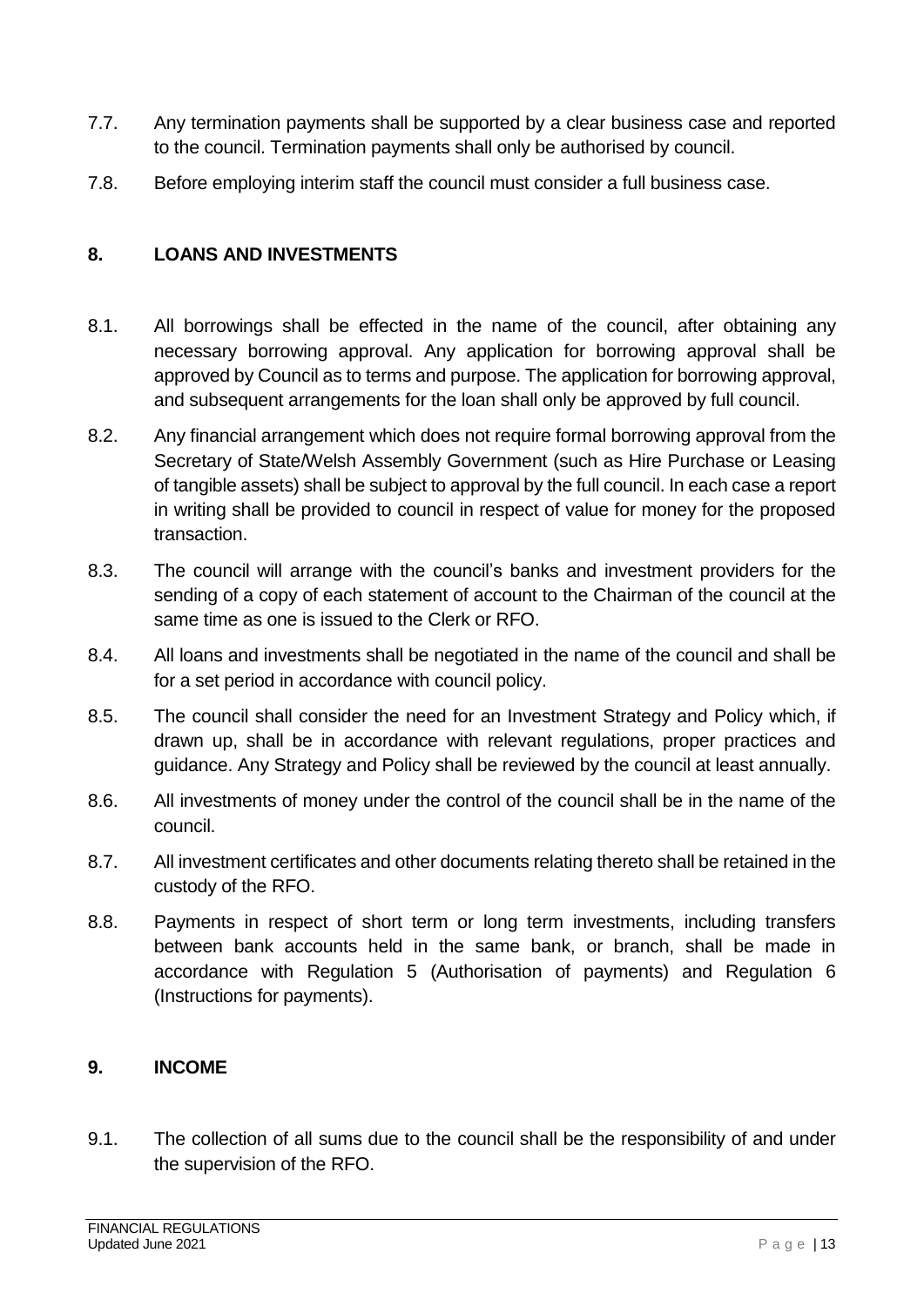- 9.2. Particulars of all charges to be made for work done, services rendered or goods supplied shall be agreed annually by the council, notified to the RFO and the RFO shall be responsible for the collection of all accounts due to the council.
- 9.3. The council will review all fees and charges at least annually, following a report of the Clerk.
- 9.4. Any sums found to be irrecoverable and any bad debts shall be reported to the council and shall be written off in the year.
- 9.5. All sums received on behalf of the council shall be banked intact as directed by the RFO. In all cases, all receipts shall be deposited with the council's bankers with such frequency as the RFO considers necessary.
- 9.6. The origin of each receipt shall be entered on the paying-in slip.
- 9.7. Personal cheques shall not be cashed out of money held on behalf of the council.
- 9.8. The RFO shall promptly complete any VAT Return that is required. Any repayment claim due in accordance with VAT Act 1994 section 33 shall be made at least annually coinciding with the financial year end.
- 9.9. Where any significant sums of cash are regularly received by the council, the RFO shall take such steps as are agreed by the council to ensure that more than one person is present when the cash is counted in the first instance, that there is a reconciliation to some form of control such as ticket issues, and that appropriate care is taken in the security and safety of individuals banking such cash.
- 9.10. Any income arising which is the property of a charitable trust shall be paid into a charitable bank account. Instructions for the payment of funds due from the charitable trust to the council (to meet expenditure already incurred by the authority) will be given by the Managing Trustees of the charity meeting separately from any council meeting (see also Regulation 16 below).

# <span id="page-14-0"></span>**10. ORDERS FOR WORK, GOODS AND SERVICES**

- 10.1. An official order or letter shall be issued for all work, goods and services unless a formal contract is to be prepared or an official order would be inappropriate. Copies of orders shall be retained.
- 10.2. Order books shall be controlled by the RFO.
- 10.3. All members and officers are responsible for obtaining value for money at all times. An officer issuing an official order shall ensure as far as reasonable and practicable that the best available terms are obtained in respect of each transaction, usually by obtaining three or more quotations or estimates from appropriate suppliers, subject to any *de minimis* provisions in Regulation 11.1 below.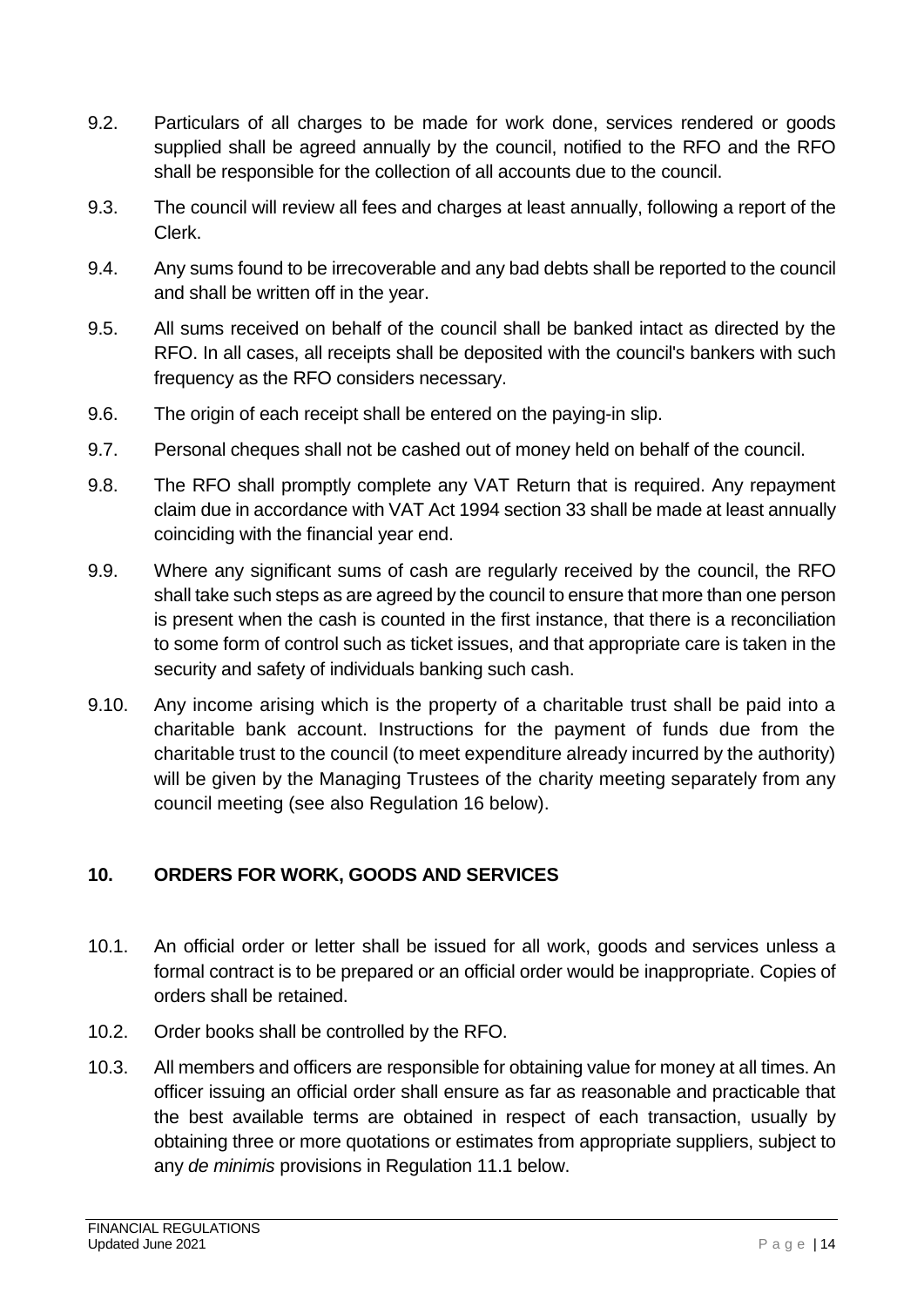- 10.4. A member may not issue an official order or make any contract on behalf of the council.
- 10.5. The RFO shall verify the lawful nature of any proposed purchase before the issue of any order, and in the case of new or infrequent purchases or payments, the RFO shall ensure that the statutory authority shall be reported to the meeting at which the order is approved so that the minutes can record the power being used.

#### <span id="page-15-0"></span>**11. CONTRACTS**

- 11.1. Procedures as to contracts are laid down as follows:
	- a. Every contract shall comply with these financial regulations, and no exceptions shall be made otherwise than in an emergency provided that this regulation need not apply to contracts which relate to items (i) to (vi) below:
		- i. for the supply of gas, electricity, water, sewerage and telephone services;
		- ii. for specialist services such as are provided by solicitors, accountants, surveyors and planning consultants;
		- iii. for work to be executed or goods or materials to be supplied which consist of repairs to or parts for existing machinery or equipment or plant;
		- iv. for work to be executed or goods or materials to be supplied which constitute an extension of an existing contract by the council;
		- v. for additional audit work of the external auditor up to an estimated value of £500 (in excess of this sum the Clerk and RFO shall act after consultation with the Chairman and Vice Chairman of council); and
		- vi. for goods or materials proposed to be purchased which are proprietary articles and / or are only sold at a fixed price.
	- b. Where the council intends to procure or award a public supply contract, public service contract or public works contract as defined by The Public Contracts Regulations 2015 ("the Regulations") which is valued at £25000 or more, the council shall comply with the relevant requirements of the Regulations<sup>2</sup>.
	- c. The full requirements of The Regulations, as applicable, shall be followed in respect of the tendering and award of a public supply contract, public service contract or public works contractwhich exceed thresholds in The Regulations set by the Public Contracts Directive 2014/24/EU (which may change from time to  $time)^3$ .

1

<sup>&</sup>lt;sup>2</sup> The Regulations require councils to use the Contracts Finder website to advertise contract opportunities, set out the procedures to be followed in awarding new contracts and to publicise the award of new contracts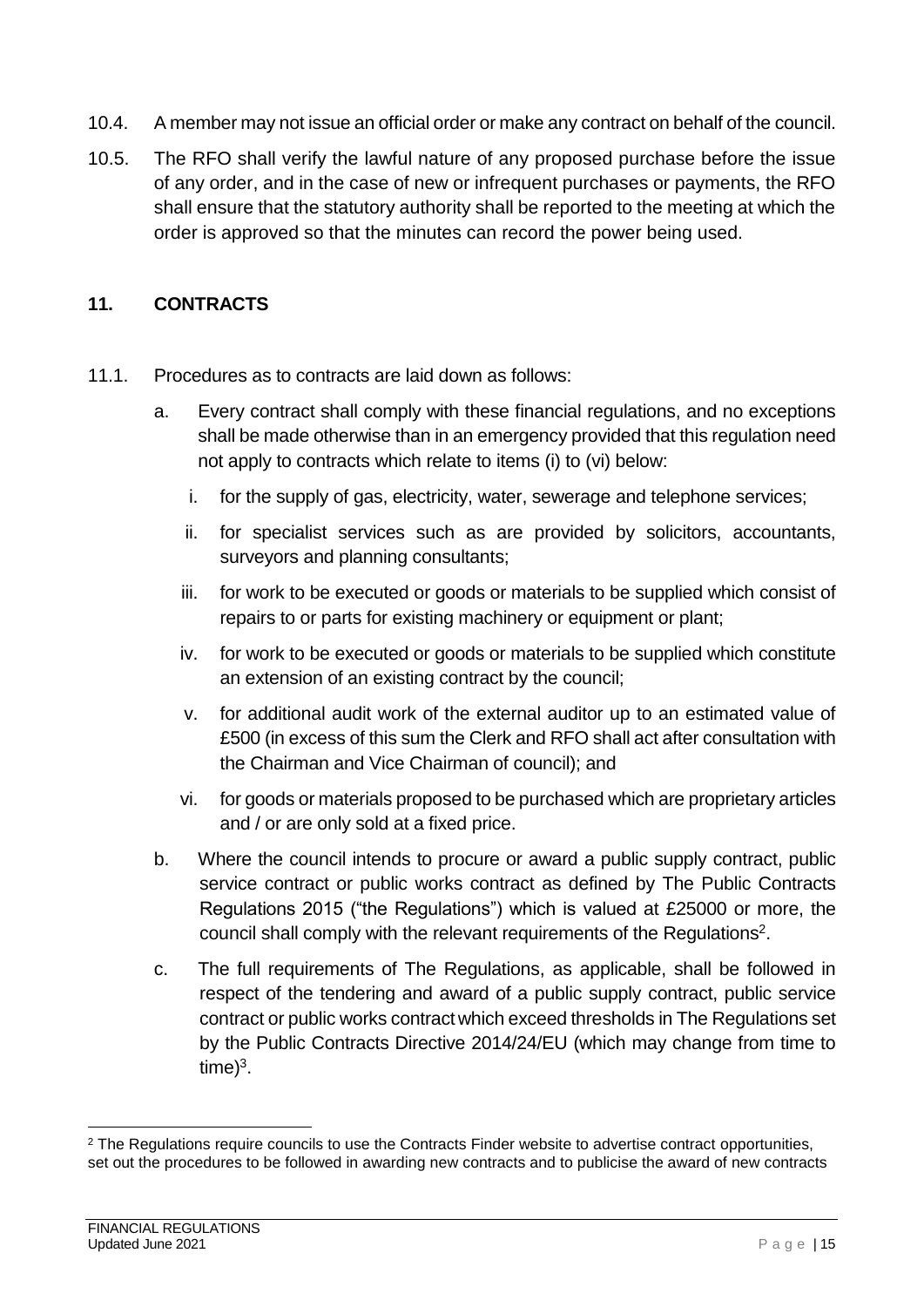- d. When applications are made to waive financial regulations relating to contracts to enable a price to be negotiated without competition the reason shall be embodied in a recommendation to the council.
- e. Such invitation to tender shall state the general nature of the intended contract and the Clerk shall obtain the necessary technical assistance to prepare a specification in appropriate cases. The invitation shall in addition state that tenders must be addressed to the Clerk in the ordinary course of post. Each tendering firm shall be supplied with a specifically marked envelope in which the tender is to be sealed and remain sealed until the prescribed date for opening tenders for that contract.
- f. All sealed tenders shall be opened at the same time on the prescribed date by the Clerk in the presence of at least one member of council.
- g. Any invitation to tender issued under this regulation shall be subject to Standing Orders [adopted 11 April 2016], <sup>4</sup> [para 18c] and shall refer to the terms of the Bribery Act 2010.
- h. When it is to enter into a contract of less than £60,000 in value for the supply of goods or materials or for the execution of works or specialist services other than such goods, materials, works or specialist services as are excepted as set out in paragraph (a) the Clerk or RFO shall obtain 3 quotations (priced descriptions of the proposed supply); where the value is below £3,000 and above £500 the Clerk or RFO shall strive to obtain 3 estimates. Otherwise, Regulation 10.3 above shall apply.
	- i. The council shall not be obliged to accept the lowest or any tender, quote or estimate.
	- j. Should it occur that the council, or duly delegated committee, does not accept any tender, quote or estimate, the work is not allocated and the council requires further pricing, provided that the specification does not change, no person shall be permitted to submit a later tender, estimate or quote who was present when the original decision making process was being undertaken.

a) For public supply and public service contracts 209,000 Euros (£181,302)

b) For public works contracts 5,225,000 Euros (£4,551,413)

<sup>4</sup>Based on NALC's Model Standing Order 18d ©NALC 2018

#### <span id="page-16-0"></span>**12. PAYMENTS UNDER CONTRACTS FOR BUILDING OR OTHER CONSTRUCTION WORKS (PUBLIC WORKS CONTRACTS)**

12.1. Payments on account of the contract sum shall be made within the time specified in the contract by the RFO upon authorised certificates of the architect or other

1

<sup>&</sup>lt;sup>3</sup>Thresholds currently applicable are: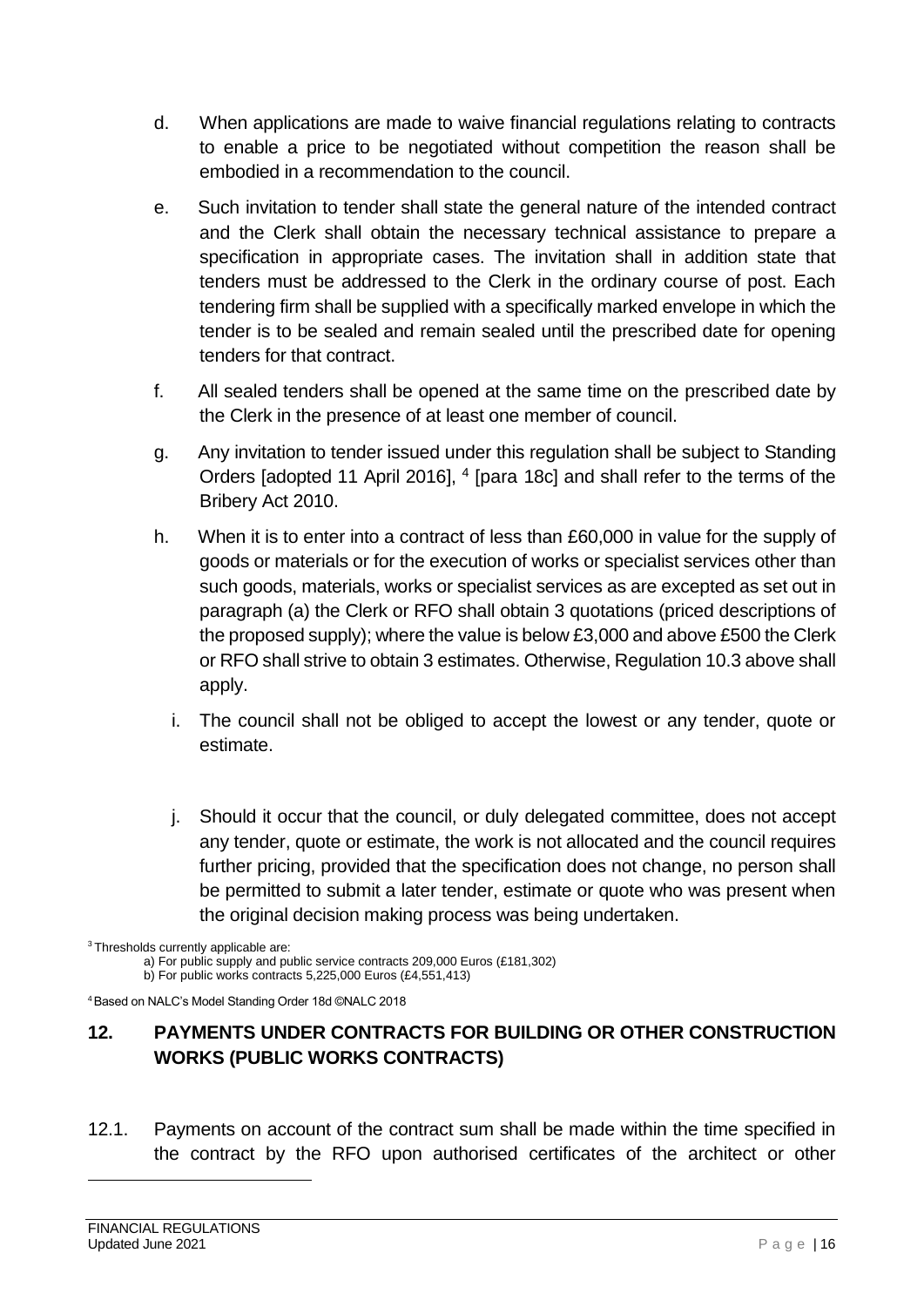consultants engaged to supervise the contract (subject to any percentage withholding as may be agreed in the particular contract).

- 12.2. Where contracts provide for payment by instalments the RFO shall maintain a record of all such payments. In any case where it is estimated that the total cost of work carried out under a contract, excluding agreed variations, will exceed the contract sum of 5% or more a report shall be submitted to the council.
- 12.3. Any variation to a contract or addition to or omission from a contract must be approved by the council and Clerk to the contractor in writing, the council being informed where the final cost is likely to exceed the financial provision.

#### <span id="page-17-0"></span>**13. STORES AND EQUIPMENT**

- 13.1. The officer in charge of each section shall be responsible for the care and custody of stores and equipment in that section.
- 13.2. Delivery notes shall be obtained in respect of all goods received into store or otherwise delivered and goods must be checked as to order and quality at the time delivery is made.
- 13.3. Stocks shall be kept at the minimum levels consistent with operational requirements.
- 13.4. The RFO shall be responsible for periodic checks of stocks and stores at least annually.

#### <span id="page-17-1"></span>**14. ASSETS, PROPERTIES AND ESTATES**

- 14.1. The Clerk shall make appropriate arrangements for the custody of all title deeds and Land Registry Certificates of properties held by the council. The RFO shall ensure a record is maintained of all properties held by the council, recording the location, extent, plan, reference, purchase details, nature of the interest, tenancies granted, rents payable and purpose for which held in accordance with Accounts and Audit Regulations.
- 14.2. No tangible moveable property shall be purchased or otherwise acquired, sold, leased or otherwise disposed of, without the authority of the council, together with any other consents required by law, save where the estimated value of any one item of tangible movable property does not exceed £250.
- 14.3. No real property (interests in land) shall be sold, leased or otherwise disposed of without the authority of the council, together with any other consents required by law. In each case a report in writing shall be provided to council in respect of valuation and surveyed condition of the property (including matters such as planning permissions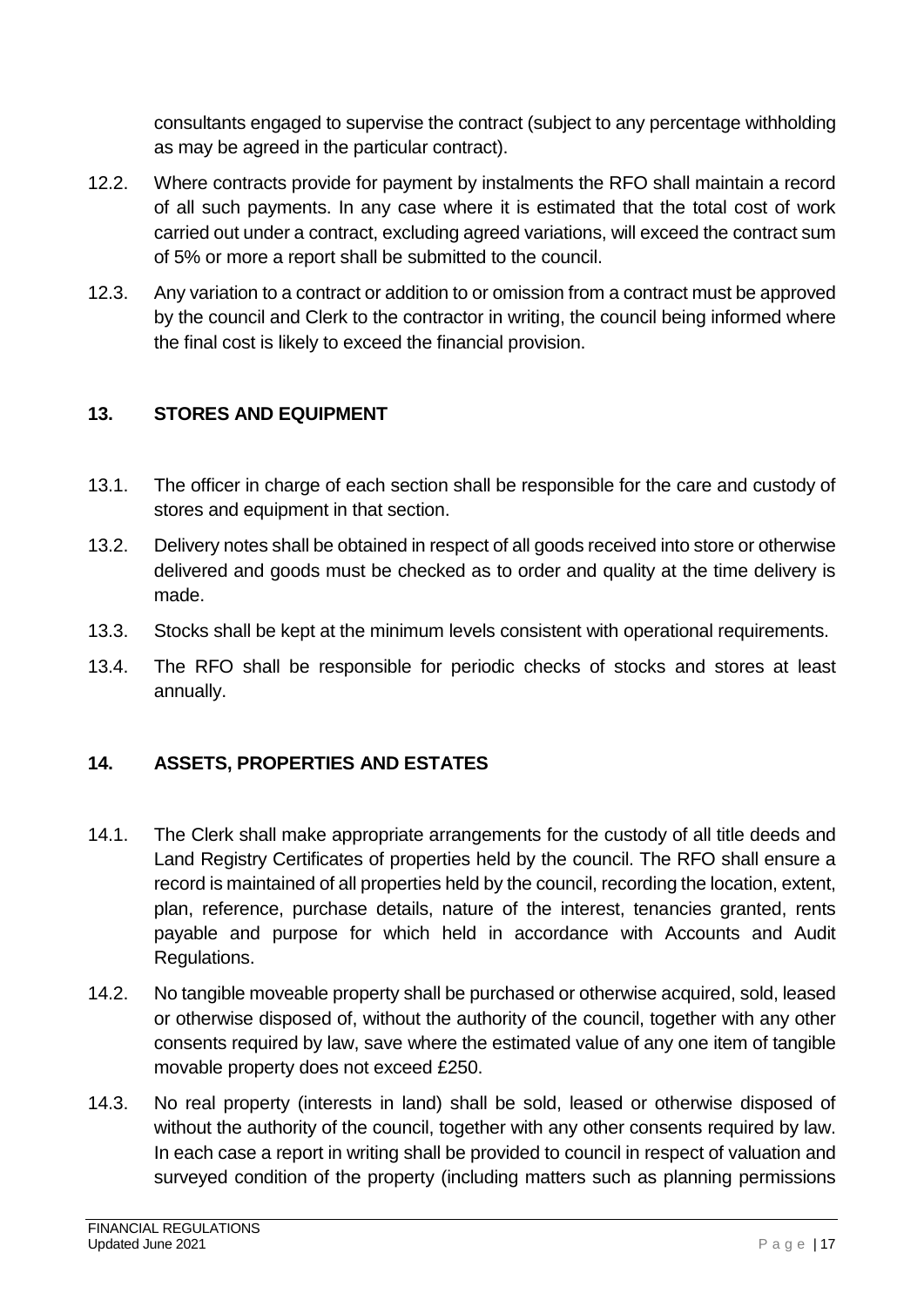and covenants) together with a proper business case (including an adequate level of consultation with the electorate).

- 14.4. No real property (interests in land) shall be purchased or acquired without the authority of the full council. In each case a report in writing shall be provided to council in respect of valuation and surveyed condition of the property (including matters such as planning permissions and covenants) together with a proper business case (including an adequate level of consultation with the electorate).
- 14.5. Subject only to the limit set in Regulation 14.2 above, no tangible moveable property shall be purchased or acquired without the authority of the full council. In each case a report in writing shall be provided to council with a full business case.
- 14.6. The RFO shall ensure that an appropriate and accurate Register of Assets and Investments is kept up to date. The continued existence of tangible assets shown in the Register shall be verified at least annually, possibly in conjunction with a health and safety inspection of assets.

#### <span id="page-18-0"></span>**15. INSURANCE**

15.1. Following the annual risk assessment (per Regulation 17), the Clerk & RFO shall effect all insurances and negotiate all claims on the council's insurers.

15.2. The Clerk/RFO shall give prompt notification of all new risks, properties or vehicles which require to be insured and of any alterations affecting existing insurances.

15.3. The RFO shall keep a record of all insurances effected by the council and the property and risks covered thereby and annually review it.

15.4. The RFO shall be notified of any loss liability or damage or of any event likely to lead to a claim, and shall report these to council at the next available meeting.

15.5. All appropriate members and employees of the council shall be included in a suitable form of security or fidelity guarantee insurance which shall cover the maximum risk exposure as determined annually by the council, or duly delegated committee.

# <span id="page-18-1"></span>**16. CHARITIES**

16.1. Where the council is sole managing trustee of a charitable body the Clerk and RFO shall ensure that separate accounts are kept of the funds held on charitable trusts and separate financial reports made in such form as shall be appropriate, in accordance with Charity Law and legislation, or as determined by the Charity Commission. The Clerk and RFO shall arrange for any audit or independent examination as may be required by Charity Law or any Governing Document.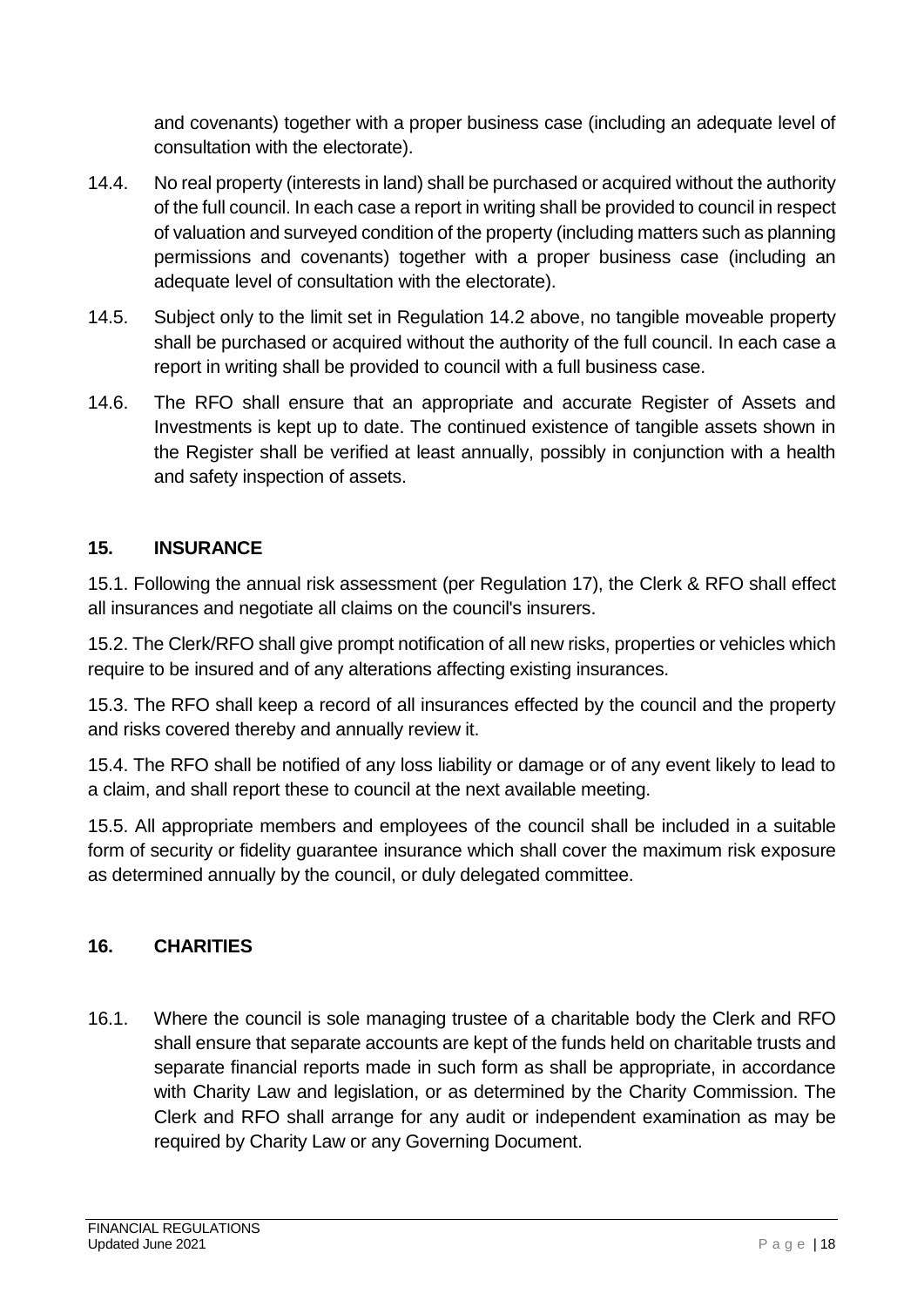#### <span id="page-19-0"></span>**17. RISK MANAGEMENT**

- 17.1. The council is responsible for putting in place arrangements for the management of risk. The Clerk shall prepare, for approval by the council, risk management policy statements in respect of all activities of the council. Risk policy statements and consequential risk management arrangements shall be reviewed by the council at least annually.
- 17.2. When considering any new activity, the Clerk shall prepare a draft risk assessment including risk management proposals for consideration and adoption by the council.

#### <span id="page-19-1"></span>**18. SUSPENSION AND REVISION OF FINANCIAL REGULATIONS**

- 18.1. It shall be the duty of the council to review the Financial Regulations of the council from time to time. The Clerk shall make arrangements to monitor changes in legislation or proper practices and shall advise the council of any requirement for a consequential amendment to these Financial Regulations.
- 18.2. The council may, by resolution of the council duly notified prior to the relevant meeting of council, suspend any part of these Financial Regulations provided that reasons for the suspension are recorded and that an assessment of the risks arising has been drawn up and presented in advance to all members of council.

 $\star$